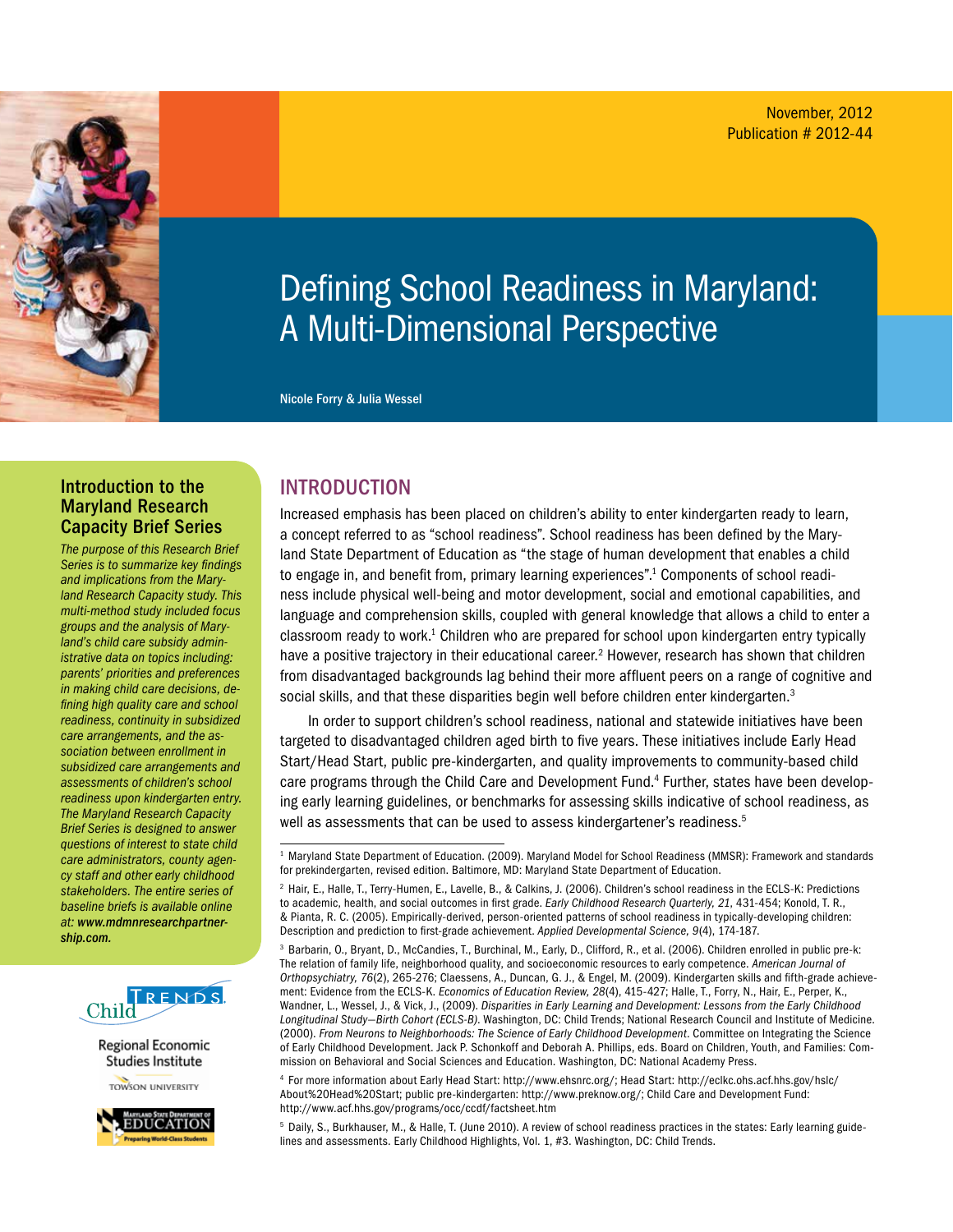Maryland has implemented the Maryland Model for School Readiness (MMSR), a state-wide system to support school readiness, including instruction, assessment, professional development opportunities, and transition practices which include communication with families, collaboration and coordination between preschool, prekindergarten and kindergarten teachers.<sup>6</sup> The MMSR includes early learning standards covering seven domains of learning: social and personal development, language and literacy, mathematical thinking, scientific thinking, social studies, the arts, and physical development and health. The assessment component of the MMSR uses specific indicators of the Work Sampling System™7 , a portfolio-based assessment system that aligns to the Maryland State Curriculum Standards for pre-kindergarten and kindergarten in the seven domains of learning. Kindergarten teachers assess and rate students on the Standards and Indicators during the first eight weeks of the school year and provide this assessment data to MSDE for the School Readiness Report produced each year. Teachers continue to assess children throughout the year to document progress in the seven domains learning to inform classroom instruction and differentiated teaching practices for the individual child.

## Purpose of this Brief

This research brief aims to provide information that can help shape professional development and quality supports aimed at improving children's school readiness through early care and education. Drawing from qualitative data, this brief begins by comparing and contrasting center directors, family child care providers, and kindergarten teachers' definitions of school readiness. Next, early care and education providers' roles in preparing children for school are explored from the perspectives of each of these respondent groups. Finally, supports and challenges in preparing children for school are presented and implications for policies, programs, and future research are shared.

## **METHODOLOGY**

This brief contains a summary of findings from a total of ten focus groups conducted with center directors, family child care providers, and kindergarten teachers recruited from zip codes in Baltimore City or Prince George's County with a high poverty density. Table 1 provides a synopsis of the number of focus groups by respondent type and location. Focus groups averaged between 9 and 11 participants per group, depending on respondent type. A total of 33 center directors, 30 family child care providers, and 22 kindergarten teachers participated.

|                                    | <b>Baltimore City</b> | <b>Prince George's County</b> | <b>Total</b> |
|------------------------------------|-----------------------|-------------------------------|--------------|
| <b>Center Directors</b>            |                       |                               |              |
| <b>Family Child Care Providers</b> |                       |                               |              |
| Kindergarten Teachers              |                       |                               |              |

|  |  |  | TABLE 1. Number of focus groups by respondent type and location |  |
|--|--|--|-----------------------------------------------------------------|--|
|  |  |  |                                                                 |  |

Center directors and family child care providers participating in the focus groups ranged in age from 26 to 68 years, with an average age of 43 for center directors and 47 for family child care providers. Eighty-five percent of center directors and 100% of family child care providers participating in the focus groups were African American. Almost half of the center directors in the sample had a college or graduate degree (42%), an additional 42% had an Associate's degree, and 10% had a high school degree.<sup>8</sup> The greatest proportion of family child care providers had a high school degree (53%), 20% had an Associate's degree or some college experience, and 20% had a Bachelor's or graduate degree.<sup>9</sup> Center directors had been in their current position an average of 7 years, while family child care providers had been providing care in their homes an average of 9 years. Center directors reported an

<sup>6</sup> For more information on the Maryland Model for School Readiness, see http://mdk12.org/instruction/ensure/MMSR/MMSRFA1.html

<sup>7</sup> Meisels, S.J., Mardsen, D.B., Jablon, J.R., Dorfman, A.B., & Dichtelmiller, M.K. (2001). The Work Sampling System (WSS). New York, NY: Pearson. 8 Two center directors did not complete the self-administered questionnaire.

<sup>9</sup> One home-based provider had not completed high school and one did not complete the self-administered questionnaire.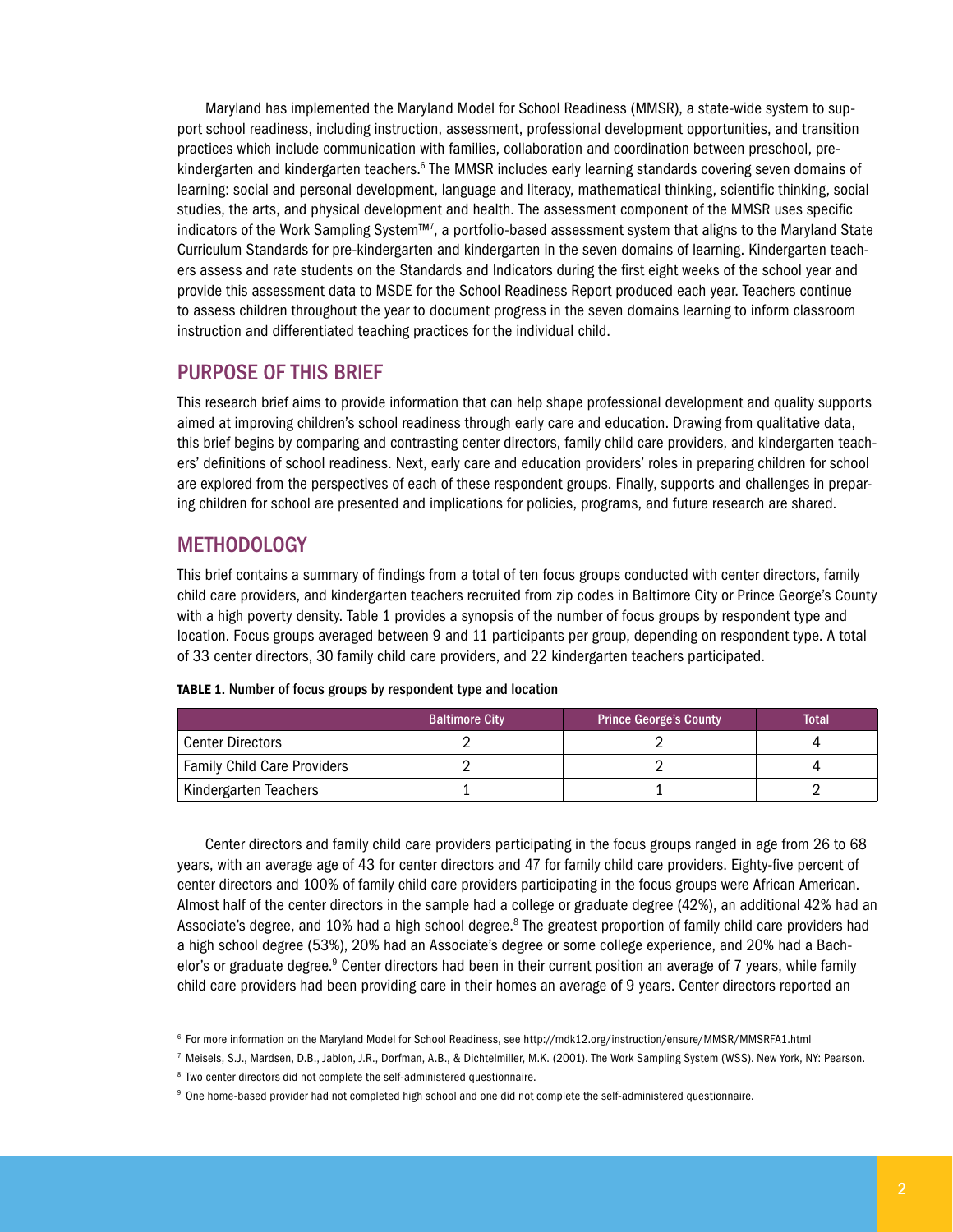average enrollment of 45 children in their centers (range: 8 to 125 children) and family child care providers served an average of 6 children in their home (range: 1-14 children).

Twenty-two kindergarten teachers from fifteen schools in Baltimore City and Prince George's County participated in the focus groups. Eighty-seven percent of the schools represented by these kindergarten teachers receive Title I funding. Kindergarten teachers were predominantly female (95%) and ranged in age from 24-59 (mean age = 31). Half of the teachers were African American, 46% were white and 4% were Asian. All of the teachers had at least a Bachelor's degree and 90% had some post-graduate education or a Master's degree. Teachers had, on average, 8 years of experience; though a wide range in years of experience was represented (2-34 years).

For more information about the recruitment strategy and methodology of this study, see page 11.

### Definitions of School Readiness

In order to understand, compare, and contrast definitions of school readiness from the perspectives of communitybased center directors, family child care providers, and kindergarten teachers; each of these respondent groups was asked, from their perspective and based on their experience, what it means for a child to be "ready for school" and what skills or abilities children should have upon kindergarten entry. In presenting details from the focus group discussion, a framework of six dimensions (pre-academic skills, social skills, emotional skills, practical life skills, motor skills, and safety information) is used. These dimensions were identified through thematic analysis of focus group discussions. Though all seven domains of the MMSR school readiness model were not discussed, each of the dimensions discussed in the focus group did align with one or more of the MMSR school readiness domains. A summary of this overlap is provided in Table 2.

|                   |  | TABLE 2. Alignment between dimensions of school readiness discussed in focus groups and MMSR school |  |
|-------------------|--|-----------------------------------------------------------------------------------------------------|--|
| readiness domains |  |                                                                                                     |  |

| <b>MMSR School Readiness Domain</b>    | <b>Dimensions Based on Focus Group Results</b>                    |
|----------------------------------------|-------------------------------------------------------------------|
| Language And Literacy                  | Pre-academic skills                                               |
| <b>Mathematical Thinking</b>           | Pre-academic skills                                               |
| <b>Scientific Thinking</b>             | N/A                                                               |
| <b>Social Studies</b>                  | N/A                                                               |
| Social And Personal Development        | Social skills<br><b>Emotional skills</b><br>Practical life skills |
| <b>Physical Development And Health</b> | Motor skills<br>Safety information                                |
| The Arts                               | N/A                                                               |

Table 3 details the specific knowledge or abilities identified as being indicative of school readiness by family child care providers, center directors, and kindergarten teachers, based on their perceptions and experience. The first column in this table lists the relevant MMSR School Readiness domain, the second column lists the dimension of school readiness that was discussed in the focus groups, the third and fourth columns capture family child care providers' and center directors' responses to the question of what it means for children to be ready for school, and the final column lists the skills kindergarten teachers identified as being critical for children to have mastered at the time of kindergarten entry in order for them to succeed in kindergarten.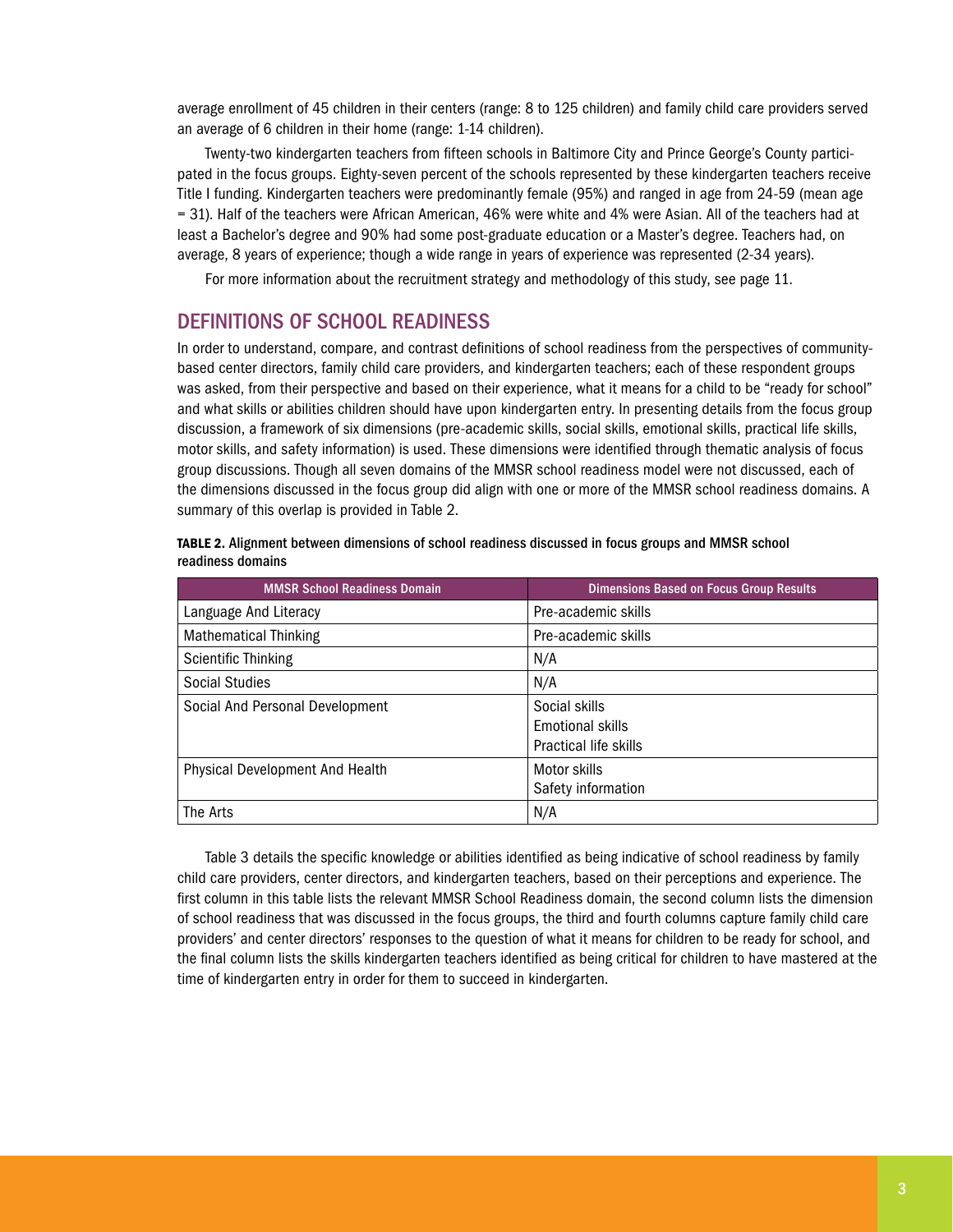| TABLE 3. Knowledge and abilities identified as being indicative of school readiness by family child care providers, center |  |
|----------------------------------------------------------------------------------------------------------------------------|--|
| directors, and kindergarten teachers                                                                                       |  |

| <b>MMSR</b>                                 |                           | <b>Family Child Care Providers</b>                                                                                                                                                                                                                                           | <b>Center Directors</b>                                                                                                                                                                                                                                                                                                        | <b>Kindergarten Teachers</b>                                                                                                                                                                                                                                                                                           |
|---------------------------------------------|---------------------------|------------------------------------------------------------------------------------------------------------------------------------------------------------------------------------------------------------------------------------------------------------------------------|--------------------------------------------------------------------------------------------------------------------------------------------------------------------------------------------------------------------------------------------------------------------------------------------------------------------------------|------------------------------------------------------------------------------------------------------------------------------------------------------------------------------------------------------------------------------------------------------------------------------------------------------------------------|
| Mathematical thinking<br>Language/Literacy, | Pre-Academics             | <b>Highlighted in 3 of 4 family</b><br>child care provider groups<br>- Basic knowledge (colors,<br>letters, numbers, basic<br>vocabulary)<br>- Pre-literacy skills (sounds,<br>sight words, early reading)<br>• Pre-numeracy skills (sorting,<br>drawing patterns, counting) | Highlighted in 3 of 4 center<br>director groups<br>- Basic knowledge (colors,<br>letters, shapes)<br>- Writing skills: (ability to write<br>one's name)<br>- Pre-literacy skills (early<br>reading)<br>• Pre-numeracy skills<br>(counting)                                                                                     | Highlighted in 2 of 2<br>kindergarten teacher groups<br>- Basic knowledge (colors,<br>letters, shapes, basic<br>vocabulary)<br>• Verbal skills (ability to<br>use vocabulary words in a<br>classroom setting)<br>- Pre-literacy skills (knowledge<br>of how to hold a book)                                            |
|                                             | Social Skills             | Highlighted in 4 of 4 family<br>child care provider groups<br>• Follow directions and rules<br>(sit and listen)<br>- Ability to positively interact<br>with other children (respect<br>and work well with others)<br>- Ability to express oneself                            | Highlighted in 4 of 4 center<br>director groups<br>- Follow directions and rules<br>(walk in a straight line, sit<br>quietly, raise one's hand,<br>listen quietly)<br>- Ability to positively interact<br>with other children (play in a<br>group, share)<br>- Ability to pay attention and<br>participate in group activities | Highlighted in 2 of 2<br>kindergarten teacher groups<br>• Follow directions and rules<br>(stand in line, not touching<br>others)<br>- Ability to positively interact<br>with other children (sharing)<br>Knowledge of personal<br>space boundaries<br>- Ability to express oneself<br>(communicate needs and<br>wants) |
| <b>Personal and Social Development</b>      | <b>Emotional Skills</b>   | <b>Highlighted in 3 of 4 family</b><br>child care provider groups<br>- Ability to regulate emotions<br>(control anger and rage)<br>- Positive self-esteem<br><b>Excitement about learning</b>                                                                                | Highlighted in 2 of 4 center<br>director groups<br>- Ability to regulate emotions<br>(control anger without being<br>aggressive)<br>- Positive self-esteem<br><b>Excitement about learning</b>                                                                                                                                 | Highlighted in 2 of 2<br>kindergarten teacher groups<br>- Self-esteem/self-worth<br><b>Excitement about learning</b><br>(curiosity, inquisitiveness)                                                                                                                                                                   |
|                                             | ctical Life Skills<br>Pra | Highlighted in 2 of 4 family<br>child care provider groups<br>- Ability to take responsibility<br>for belongings<br>- Personal hygiene (ability<br>to use the bathroom<br>independently, hand<br>washing)                                                                    | Highlighted in 2 of 4 center<br>director groups<br>- Ability to take responsibility<br>for belongings<br>- Ability to dress self (tie<br>shoes, put coat on)<br>- Ability to stay awake during<br>the day<br>- Ability to make choices                                                                                         | Highlighted in 2 of 2<br>kindergarten teacher groups<br>- Ability to dress self (tie<br>shoes)<br>- Personal hygiene (ability<br>to use the bathroom<br>independently)                                                                                                                                                 |
|                                             | <b>Motor Skills</b>       | <b>Highlighted in 1 of 4 family</b><br>child care provider groups<br>- Ability to hold crayons/<br>pencils, cut, and type                                                                                                                                                    | Not highlighted in any center<br>director groups                                                                                                                                                                                                                                                                               | <b>Highlighted in 2 of 2</b><br>kindergarten teacher focus<br>groups<br>- Ability to hold pencils, trace,<br>and cut                                                                                                                                                                                                   |
| Physical Development and Health             | Safety Information        | <b>Highlighted in 3 of 4 family</b><br>child care provider groups<br>Knowledge of safety<br>information (parent's name,<br>home address and phone<br>number, police as safe<br>resource)                                                                                     | Highlighted in 1 of 4 center<br>director groups<br>Knowledge of safety<br>information                                                                                                                                                                                                                                          | Highlighted in 2 of 2<br>kindergarten teacher groups<br>Knowledge of own name                                                                                                                                                                                                                                          |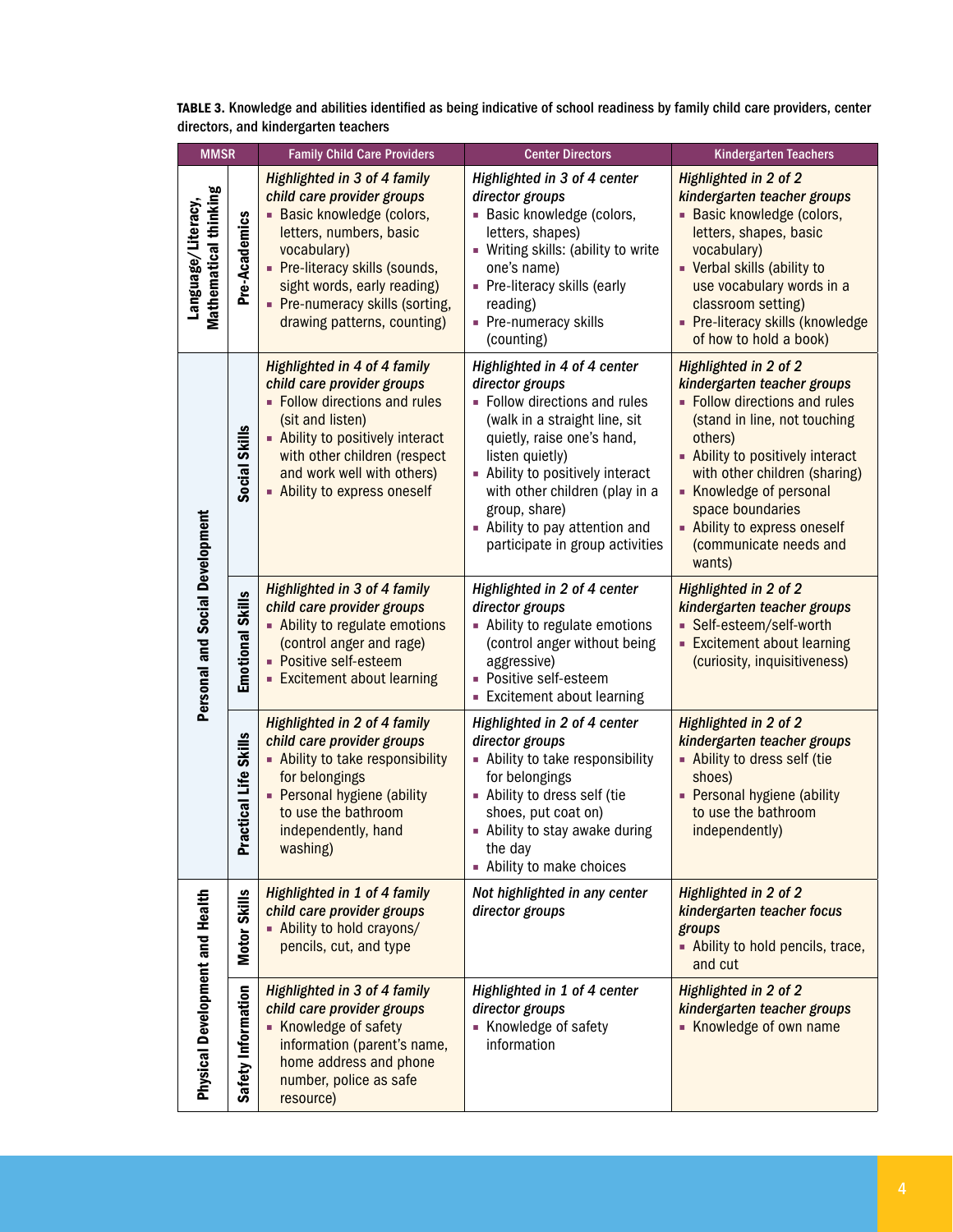## *Pre-Academic Skills*

Select pre-academic skills were discussed as being indicative of children's readiness for kindergarten by family child care providers (three of four groups), center directors (three of four groups), and teachers (both kindergarten groups). There was general agreement regarding the necessary pre-academic skills needed prior to kindergarten entry across these three respondent groups. However, center directors described specific pre-academic skills in more detail than family child care providers. Specific pre-academic skills necessary for successful entry into kindergarten discussed by center directors, family child care providers, and/or kindergarten teachers are found in the following indicators of the Language and Literacy and Mathematical Thinking school readiness domains:<sup>10,11</sup>

| Language/Literacy                                                                          | <b>Mathematical Thinking</b>                                                                                                                       |
|--------------------------------------------------------------------------------------------|----------------------------------------------------------------------------------------------------------------------------------------------------|
| • General Reading Processes: Phonemic Awareness,<br>Phonics, Vocabulary, and Comprehension | • Knowledge of Algebra, Patterns and/or Functions<br>• Knowledge of Geometry<br>• Knowledge of Number Relationships and<br>Computations/Arithmetic |

#### *Social Skills*

Social skills, and specifically children's abilities to follow directions and interact positively with other children, were discussed in each of the focus groups across all respondent types. Social skills discussed (e.g., ability to follow directions, positively interact with other children, express oneself, maintain personal boundaries, and participate in group activities) are reflected in objectives from two of the three indicators of the Personal and Social Development domain of the MMSR: personal self-regulation and social regulation. Focus group participants from each of the three respondent groups perceived children's ability to interact with others appropriately prior to entering kindergarten to be fundamental.

#### *Emotional Skills*

Emotional skills were discussed in half of the center director groups, three of the four family child care provider groups, and both groups with kindergarten teachers. Specific emotional skills discussed in the focus groups (e.g., self-esteem, emotional control, and excitement about learning) are included in the personal self-regulation and approaches to learning indicators within the Social and Personal Development domain of the MMSR. In discussing emotional skills needed for kindergarten, both center directors and family child care providers expressed deep concern regarding anger, rage, and sadness they observed in many of the children for whom they care for.

#### *Practical Life Skills*

Practical life skills were discussed in half of the center director and family child care provider groups and both kindergarten teacher groups. Practical life skills discussed include personal hygiene (potty training and hand washing), independence in dressing (specifically, putting on shoes and coats), and taking responsibility for one's belongings. Some of these skills (e.g., taking responsibility for belongings) are captured in the personal self-regulation indicator of the Social and Personal Development domain of the MMSR. More basic skills, such as potty training and dressing oneself are not captured in the MMSR.

#### *Motor Skills*

Motor skills were not highlighted in any of the center director focus groups and in only one family child care provider group. However, in both kindergarten teacher groups, fine motor skills (e.g., ability to hold crayons/pencils, cut, and type) were identified as a prerequisite to a successful start in kindergarten, and one that not all children have mastered prior to kindergarten entry.

<sup>&</sup>lt;sup>10</sup> Only one family child care provider, in all of the center director and family child care provider focus groups, mentioned the Maryland Model for School Readiness during discussion of this topic.

 $11$  Detailed information on objectives and indicators for each of the MMSR domains of school readiness is available here: http://mdk12.org/instruction/mmsrexemplars/pdf/ExamplarsPrekindergarten\_Fall.pdf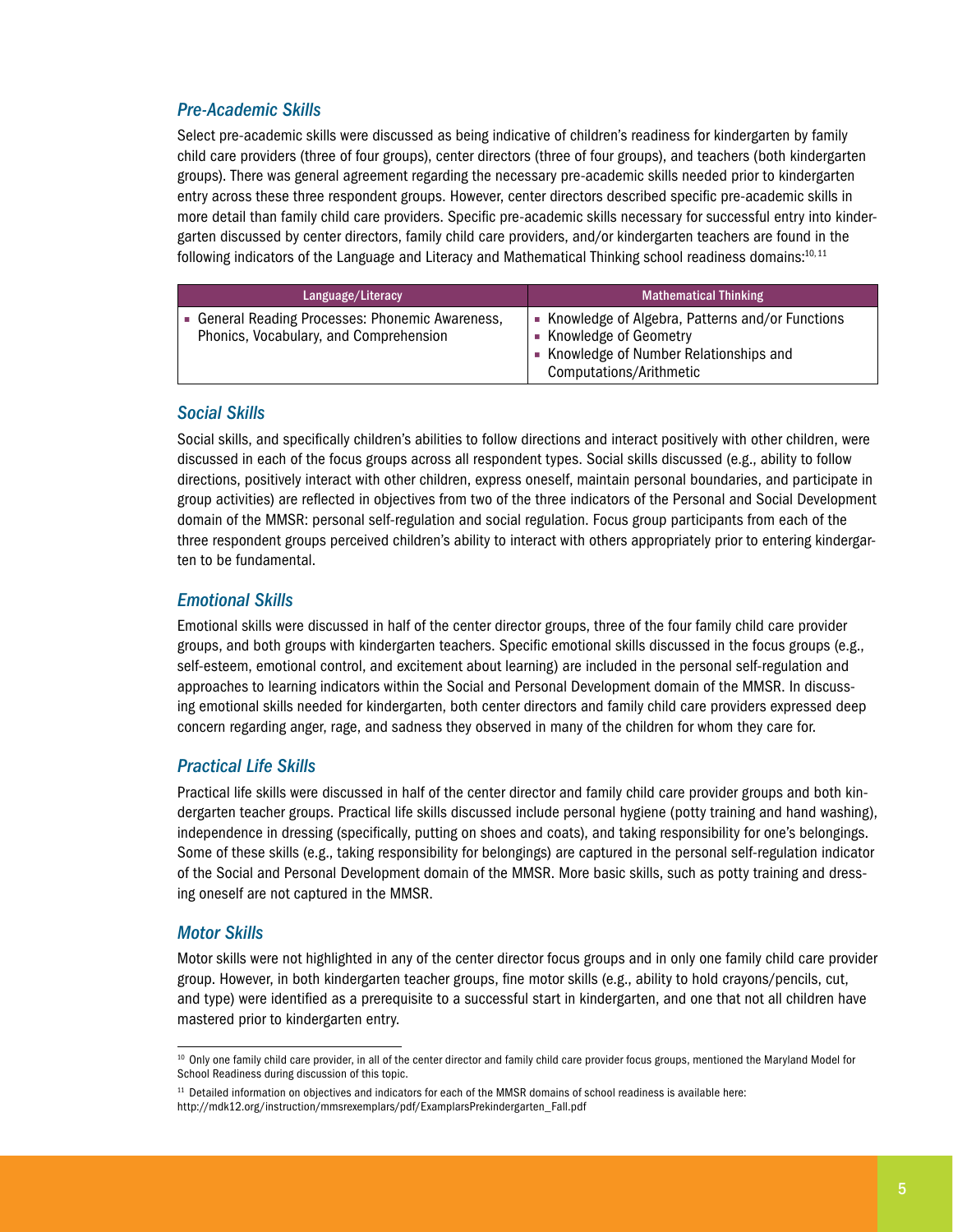#### *Safety Information*

Knowledge of safety information was mentioned in three of the four family child care provider groups, one of four center director groups, and both of the kindergarten teacher groups. Though center directors and family child care providers emphasized children's knowledge of safety information (e.g., knowledge of parents' names, phone number, and address); kindergarten teachers tended to focus on the children's knowledge of his or her own name.

In conclusion, across the six dimensions of school readiness discussed in the focus groups, there was strong alignment between the skills family child care providers and center directors identified as being critical to learning. Though many of the same skills were discussed by center directors and family child care providers, discussion of these skills differed qualitatively across groups. For example, during group discussions, center directors demonstrated a more nuanced awareness of pre-academic school readiness skills compared to family child care providers. Skills identified by family child care providers and center directors as being indicative of school readiness matched those identified by kindergarten teachers across most domains, though kindergarten teachers were unique in emphasizing motor skills as a prerequisite to learning in kindergarten. Finally, though not all domains or objectives of the MMSR school readiness assessments were raised in the focus groups; most skills and abilities $12$ discussed by center directors, family child care providers, and kindergarten teachers were included in MMSR objectives.

## Early Care and Education Providers' Roles in Preparing Children for School

After discussing center directors', family child care providers', and kindergarten teachers' perceptions of the definition of school readiness, the role of child care providers in preparing children for kindergarten was explored. Family child care providers and center directors were asked what role, if any, they play in getting children ready for school. Likewise, kindergarten teachers were asked for their expectations of early care and education providers in preparing children for kindergarten.

Both center directors and family child care providers expressed a sense of responsibility for getting children ready for school. Center directors' emphasis on promoting school readiness is derived from their perceptions that: 1) the Maryland State Department of Education expects children to enter kindergarten with certain skills, 2) current cohorts of children entering child care have less pre-academic knowledge than previous cohorts, 3) children are receptive and excited to learn in early care and education settings, and 4) children who do not enter school ready to learn will not fare well in their future academic career. Center directors reported feeling increased pressure from the schools to send children who are well prepared to learn. Family child care providers' commitment to preparing children for school stems from: 1) their dedication to the children, and 2) their acknowledgement that children spend long hours in care and relatively few hours while awake with their parents and families.

Center directors stated that they prefer to emphasize the development of social-emotional skills as they perceive these skills to be paramount to children's ability to learn and concentrate in school. However, center directors reported being pressured by parents to focus more on the academic aspect of school readiness. Though family child care providers discussed the importance of social skills, they reported focusing more on direct, one-on-one instruction of academic skills than social skills.13 Family child care providers in one focus group and center directors in three focus groups expressed their perceptions that parents want their children to be ready for school and that parents expect child care providers to be primarily responsible for their children's school preparation.

When asked about their expectations of early care and education providers, kindergarten teachers explained that, from their perspective, it is not critical for children to come to kindergarten with academic skills, though experiencing some form of pre-academic learning before entering kindergarten was helpful. Kindergarten teach-

<sup>&</sup>lt;sup>12</sup> Exceptions included basic self-care skills, such as potty training and dressing oneself.

<sup>&</sup>lt;sup>13</sup> Though center directors placed less emphasis on pre-academic skills than family child care providers during this section of the focus group, the strategies center directors reported using to prepare children for kindergarten tended to be more closely aligned with Maryland's MMSR system than strategies used by family child care providers.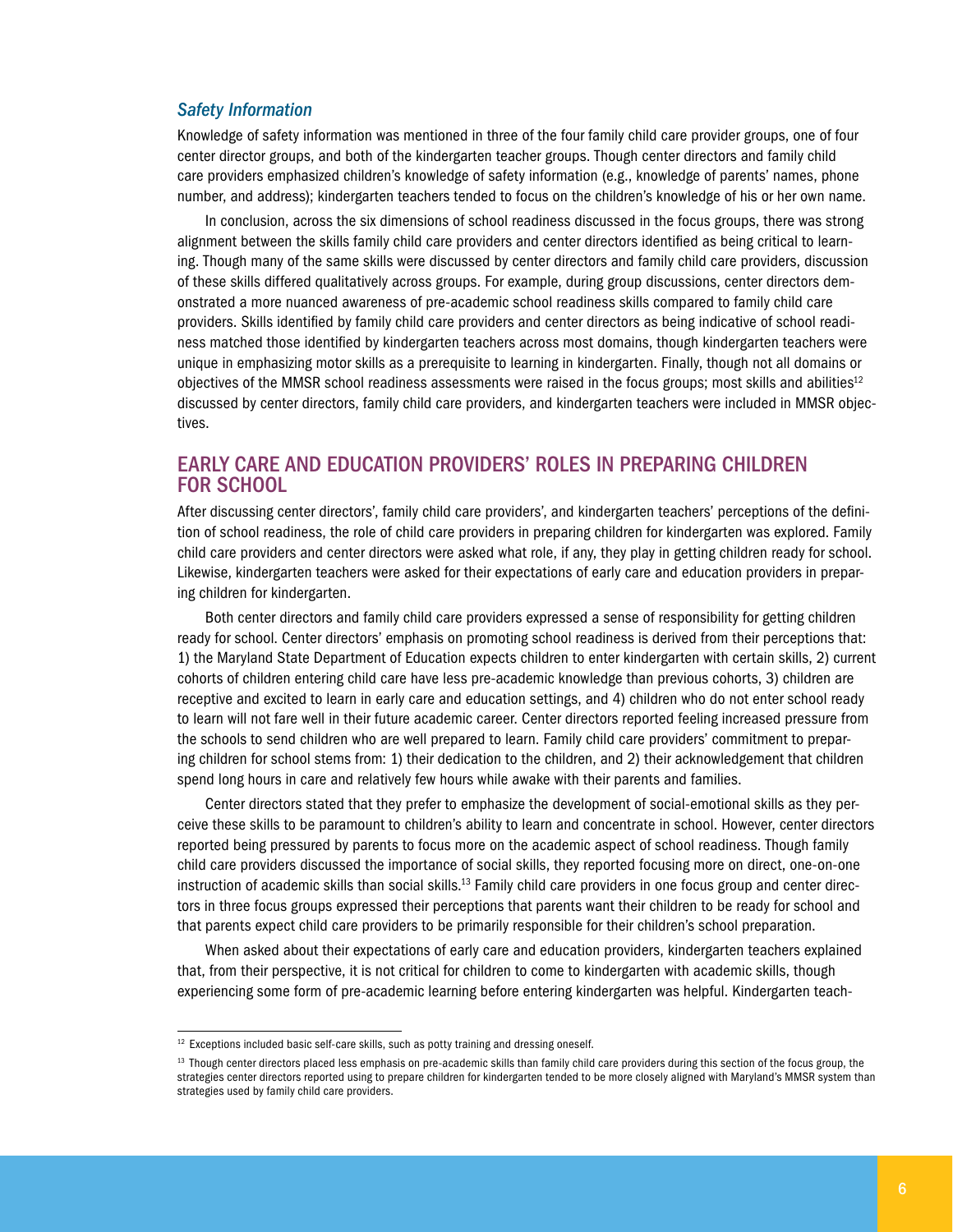ers noted that if children come into kindergarten with strong social-emotional skills, it is much easier for them to be taught academic skills; and when children enter kindergarten without these social-emotional skills, instruction for all children in the classroom is disrupted as teachers need to spend more time engaging in behavior management. In short, teachers felt imparting academic knowledge to be their responsibility, rather than the responsibility of early care and education providers, but acknowledged imparting academic knowledge to children is challenging if children do not enter kindergarten with social-emotional skills, such as an ability to control their emotions and behaviors, interact well with others, and follow directions.

*"I think a lot of times you want them to know letters, but I don't think it's necessary for them to know all of them, but it's more the readiness to want to be there."*

—Prince George's County kindergarten teacher

## Strategies in Preparing Children for School

In addition to speaking about their perceived roles in preparing children for kindergarten, center directors and family child care providers were asked about the specific strategies they use to prepare children for kindergarten. Family child care providers' and center directors' responses were organized into three categories: teaching strategies, curricula, and supporting the transition to kindergarten. A comparison of center- and home-based providers' strategies within each of these categories is provided below.

#### *Teaching Strategies*

Center directors and family child care providers highlighted a variety of teaching strategies in preparing children for school. Teaching strategies discussed by both center directors and family child care providers include: age appropriate activities that allow time for children to learn, play, and nap; and the facilitation of learning at home by providing parents with activities they can do with their child. Center directors discussed two teaching strategies that were not discussed by family child care providers: exposing children to a variety of activities that foster different skills through a structured schedule (e.g., center time) and a focus on small group work. Family child care providers discussed one teaching strategy that was not mentioned by center directors, namely, teaching language by labeling objects in the home and using videos with word cards.

*"You'd be amazed at even the little bit of time that you spend with the three and four year olds, um, doing the flash cards and then givin' them a worksheet that says color the number ones or something. They'll be so excited for that 10, 15 minutes. And then they'll be off to outside. You know. And then lunch. And you've done a whole, I mean you've done a lesson in a time frame that was appropriate for them."*

—Baltimore City Family Child Care Provider

#### *Curricula*

Use of curricula was mentioned in each of the center director and family child care provider focus groups as a tool used to prepare children for school. A range of curricula were used by center directors and family child care providers. Whereas three out of eleven curricula reported by center directors were recommended by the Maryland State Department of Education (MSDE)<sup>14</sup>, none of the family child care providers reported using an MSDE-recommended curriculum. Rather, family child care providers discussed making up their own curricula, using Montessori-based curricula, or using activity books purchased from chain stores, such as Wal-Mart.

#### *Supporting the Transition to Kindergarten*

In addition to the strategies and curricula above, assisting with the transition of children to school was discussed in one family child care provider group and one center director group. Strategies for assisting children with the transi-

<sup>14</sup> For more information about MDSE recommended curricula, see http://marylandpublicschools.org/MSDE/divisions/child\_care/preschool\_ curriculum/overview.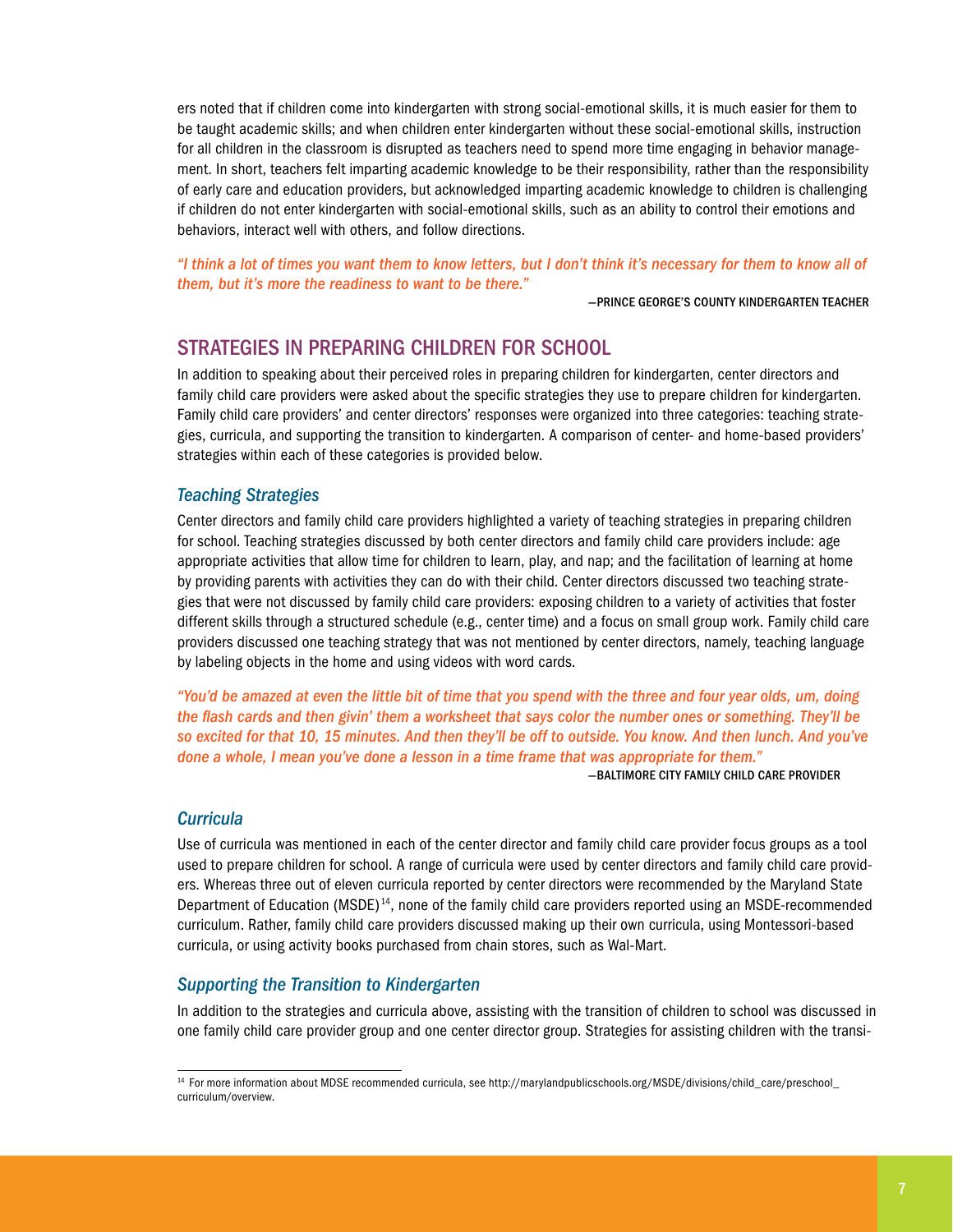tion to school focused on sharing information with teachers about a child's strengths and limitations before school begins.

Kindergarten teachers discussed transitions from early care and education settings to kindergarten in great depth. Teachers participating in the focus groups stated that they knew what type of care children in their classroom were in the prior year. This knowledge was obtained through conversations with parents; knowing the child was in the school's pre-kindergarten program; school-, teacher-, or county-created forms; or MMSR forms. Kindergarten teachers reported that direct conversations with the child's prior early care and education provider were uncommon, but that communication was more likely when the provider was located within the school as is the case for pre-kindergarten programs and some Head Start programs. Four teachers stated that they had talked to children's prior early care and education provider.15 In addition to conversations with early care and education providers, teachers reported that results from assessments of children's skills were shared between pre-kindergarten and kindergarten teachers within a school. Only one teacher reported that she received work samples from a Head Start center. Teachers in both focus groups emphasized that they want to develop their own view of the children entering their classroom. They expressed a concern that obtaining information from early care and education providers might bias their views and opinions. One exception to this theme was when a teacher is working with a child with an individualized education plan (IEP).

## Supports and Challenges in Preparing Children for School

| <b>Challenges</b>                              |                                                                                                                                                                                                                                                                                                                                                                                                                                                                                                                                                  |  |  |
|------------------------------------------------|--------------------------------------------------------------------------------------------------------------------------------------------------------------------------------------------------------------------------------------------------------------------------------------------------------------------------------------------------------------------------------------------------------------------------------------------------------------------------------------------------------------------------------------------------|--|--|
| <b>Parental Expectations</b>                   | Center directors and family child care providers perceived that parents sometimes<br>have unrealistically high expectations of their children and the child care<br>arrangement, especially when it comes to preparing children academically for<br>kindergarten. Both directors and family child care providers felt that parental<br>pressure to foster pre-academic skills, to the exclusion of other skills, can be<br>detrimental to children.                                                                                              |  |  |
| <b>Lack of Parent</b><br><b>Involvement</b>    | Despite parents' high expectations, center directors in particular, expressed difficulty<br>in getting parents involved in their children's learning. In particular, center directors<br>were disappointed with parents not engaging in home learning activities that were<br>provided. This challenge is noteworthy as kindergarten teachers discussed prior<br>family involvement in a child's development and learning as a critical factor for<br>supporting children's school readiness.                                                    |  |  |
| <b>Consistency of Children</b><br>in Care      | Center directors in three of the focus groups remarked that many children using<br>a child care subsidy have short spells in care due to parents' loss of subsidies<br>for a variety of reasons. They discussed the resulting discontinuity in care as a<br>challenge to preparing children for school. Family child care providers did not discuss<br>discontinuity of children in care due to losing subsidies; however, they were more<br>likely to report letting children stay in care when payment from the subsidy system<br>was delayed. |  |  |
| <b>Expense of Learning</b><br><b>Materials</b> | Both center directors and family child care providers expressed concern regarding<br>the high cost of learning materials, particularly curricula.                                                                                                                                                                                                                                                                                                                                                                                                |  |  |
| <b>Children's Emotional</b><br><b>Needs</b>    | Both center directors and family child care providers were troubled by children's<br>exposure to traumatic experiences at home, neglectful parent behaviors, and<br>children's use of violence to solve problems; all of which can impede a providers'<br>ability to prepare a child for school.                                                                                                                                                                                                                                                 |  |  |

Center directors and family child care providers mentioned several challenges and supports they face in preparing children for school. These challenges and supports are briefly summarized below.

<sup>&</sup>lt;sup>15</sup> Three teachers had talked with Head Start teachers, and one teacher reported speaking to community-based center teachers or family child care providers to get information about children.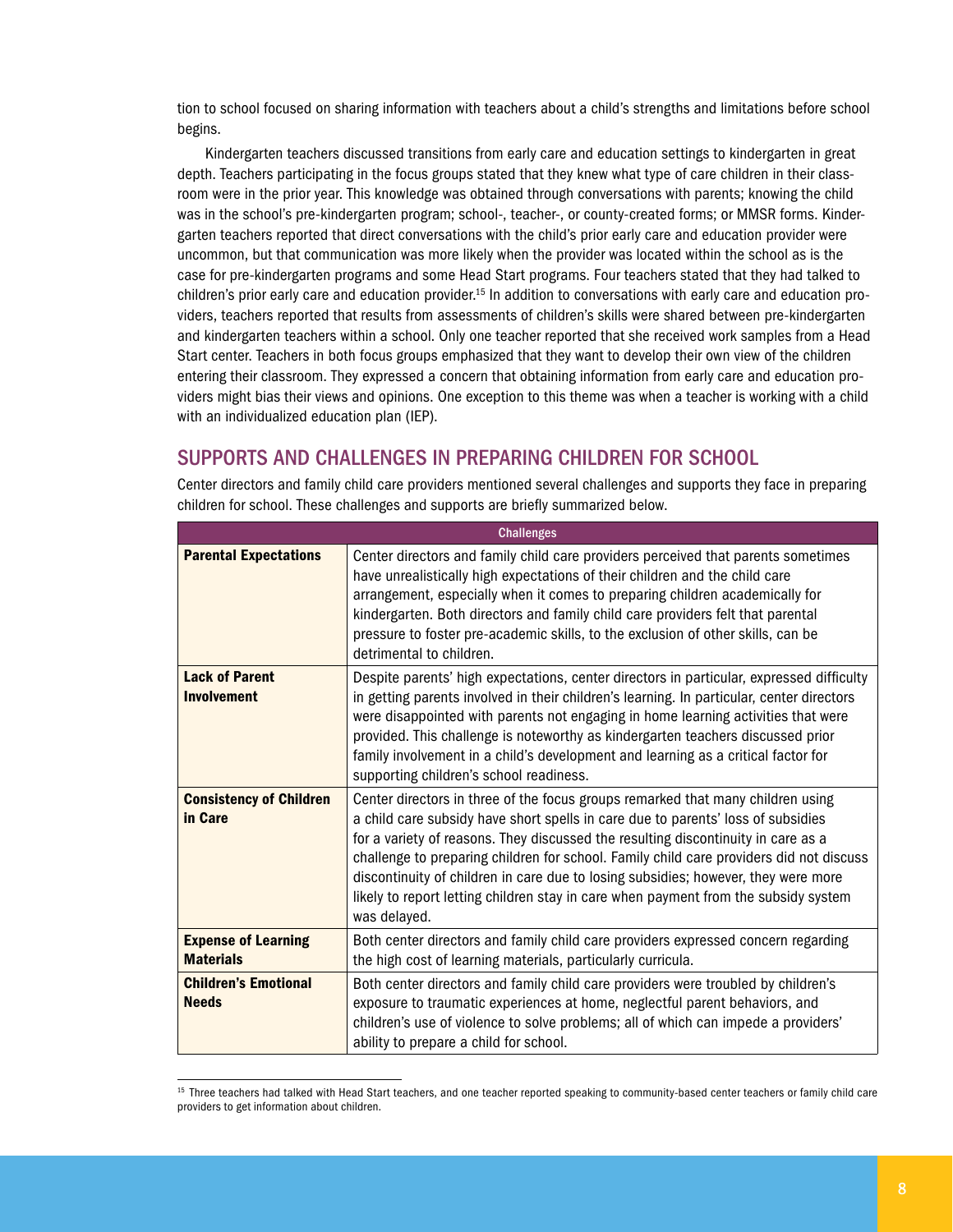| <b>Supports</b>            |                                                                                                                                                                                                                                                                                                                                                                                                                                                                                                                                                                   |  |  |  |
|----------------------------|-------------------------------------------------------------------------------------------------------------------------------------------------------------------------------------------------------------------------------------------------------------------------------------------------------------------------------------------------------------------------------------------------------------------------------------------------------------------------------------------------------------------------------------------------------------------|--|--|--|
| <b>Provider Training</b>   | Center directors reported continually looking for ways to keep providers fresh and<br>renewed. Training was discussed in all four center director focus groups as a way to<br>support providers and continually improve efforts to foster school readiness in their<br>centers. Though some center directors experienced staff resistance to training; most<br>directors agreed that providers value training opportunities. Maryland's credentialing<br>program was cited by center directors as an appreciated resource as it pays for<br>providers' trainings. |  |  |  |
|                            | Family child care providers also expressed an interest in and appreciation for<br>training. However, family child care providers did share their concern that many<br>training sessions are held in the early evenings, which is not feasible for them<br>to attend given the late hour of parent pick-ups. As an alternative to evening<br>trainings, family child care providers suggested more training sessions be offered on<br>Saturdays.                                                                                                                   |  |  |  |
| <b>Provider Creativity</b> | Using provider creativity to plan activities, particularly to supplement curricula, was<br>emphasized as a resource in supporting children's school readiness.                                                                                                                                                                                                                                                                                                                                                                                                    |  |  |  |

## Implications for Policies, Programs, and Future Research

In conclusion, this brief reviewed child care providers' and kindergarten teachers' perceptions of critical indicators of school readiness; the roles, expectations, and strategies of home- and center-based providers in preparing children for kindergarten; and both challenges and supports home- and center-based providers cite in their work preparing children for kindergarten. Before discussing potential implications from this study for policies and programs, it is important to acknowledge the small and geographically-limited sample for this study. Though findings from this study are interesting and relevant to the development or refinement of policies and programs in Maryland, caution must be taken when generalizing findings. Future studies that explore the findings from this study with a larger and more geographically-diverse sample are warranted.

Findings from this study suggest possible content areas for professional development opportunities and support services targeting early care and education providers as well as kindergarten teachers. Center directors, family child care providers, and kindergarten teachers each expressed concerns regarding children who are unable to control their behavior or emotions, oftentimes due to stressful life circumstances or trauma at home. Professional development opportunities that both train early care and education providers and kindergarten teachers about ways to support children with social-emotional delays and connect providers/teachers with supports in the community that are equipped to provide intensive services to support these children are needed. Likewise, family child care providers, center directors, and kindergarten teachers each discussed the importance of parent involvement in supporting children's learning and development, yet parent involvement was cited as a challenge by members of each of these groups. Training on effective means of developing a positive family-provider/family-teacher relationship, engaging difficult-to-reach families, and offering learning opportunities and activities that are feasible and attractive to parents is warranted. Finally, additional training opportunities on successful transitions to kindergarten and opportunities for networking among early care and education providers and kindergarten teachers could assist with proactive communication among providers and teachers during children's transition to kindergarten.

Additionally, findings from this study suggest possible extensions to existing programs designed to support quality in early care and education settings in Maryland. The Maryland State Department of Education (MSDE) currently has a credentialing program for child care providers that offers reimbursements for training as well as educational and training standards.16 Given that few center directors and no family child care providers reported using MSDE-recommended curricula, and that both center directors and family child care providers cited cost as a barrier

<sup>16</sup> To learn more about the MSDE credentialing program, see http://www.msde.md.gov/MSDE/divisions/child\_care/credentials/mdcred.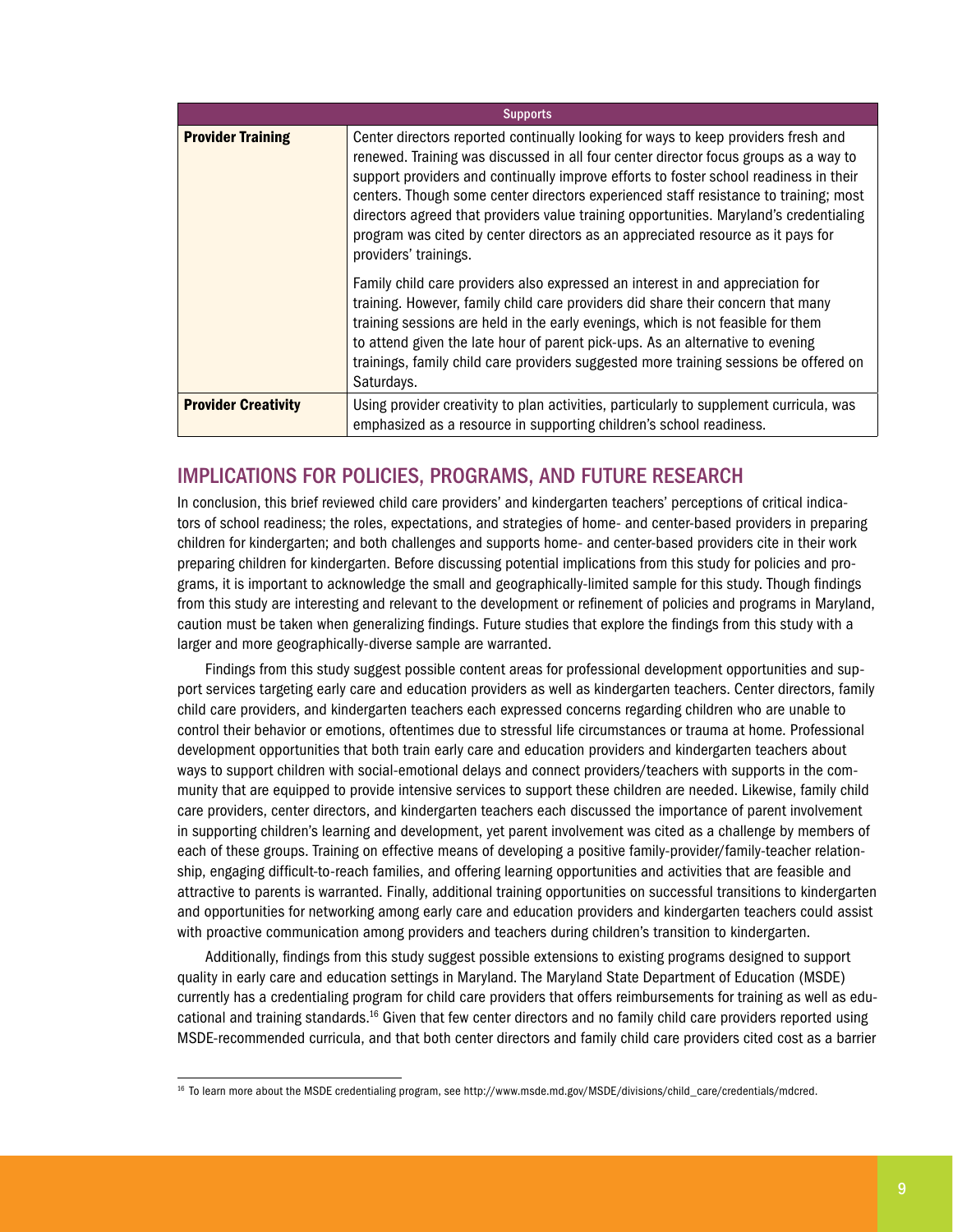to purchasing curricula and learning materials, reimbursements for MSDE-recommended curricula and curricularelated training is one possible extension to the credentialing program.

Another component of Maryland's early care and education quality improvement system is Maryland's new Tiered Quality Rating and Improvement System - Maryland EXCELS<sup>17</sup>, which is in its final stages of development. Maryland EXCELS has two primary goals: 1) improving the quality of early care and education through a professional development system that rates provider quality and supports providers in obtaining higher quality ratings, and 2) making information about the quality of care offered by providers readily available to parents. Based on findings from this study, including quality indicators on the EXCELS that assess the use of MSDE-recommended curricula and facilitation of parent involvement in early care and education settings are other possible means for enhancing practices that could facilitate children's school readiness. Likewise, using EXCELS to educate parents as to the definition of school readiness and what skills and abilities are expected of children entering kindergarten may assist parents and early care and education providers in working together to support children's school readiness.

In sum, this research brief presents important information regarding child care providers' and kindergarten teachers' perceptions of critical indicators of school readiness, current strategies being used in center- and homebased care settings to prepare children for school, and challenges experienced by center- and home-based child care providers in these efforts. Recommendations based on findings of this study for extensions of existing programs in Maryland are offered. However, as the presented information is based on findings from a small and geographically-limited sample in the State of Maryland, future research to explore and replicate the findings are warranted as is additional research on the effectiveness of child care providers' efforts to get children ready for school.

<sup>17</sup> To learn more about Quality Rating and Improvement Systems, see Tout, K., Starr, R., Soli, M., Moodie, S., Kirby, G., & Boller, K. (2010). The Child Care Quality Rating System (QRS) Assessment: Compendium of quality rating systems and evaluations. Washington, DC: U.S. Department of Health and Human Services, Administration for Children and Families, Office of Planning, Research and Evaluation.